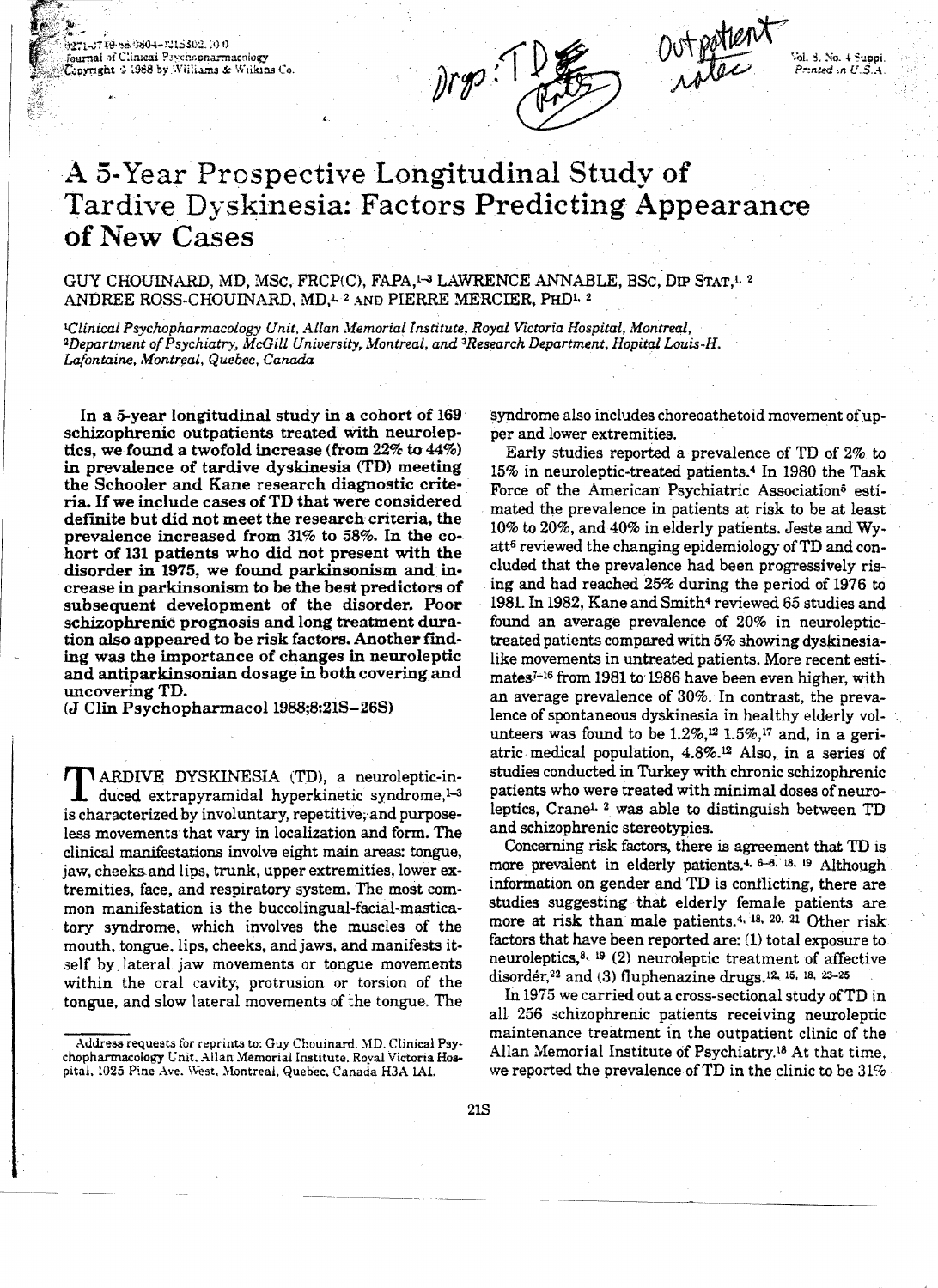$\sin$  fact. 22% met the research diagnostic criteria for TD proposed by Schooler and Kane<sup>26</sup>). Five years later, in the same clinic, we found the prevalence meeting these research criteria to be 45%, a twofold increase.27 Of these 224 patients, 169 were examined both in 1975 and 1980. We report the 5-year follow-up of these 169 patients. focusing in particular on an investigation of factors related to' the subsequent development of TD in a cohort of131 patients who did not present with the disor- . der in 1975.

### Methods

The Allan Memorial Institute of Psychiatry maintains a special follow-up clinic for the long-term maintenance treatment of schizophrenic outpatients. One of the authors  $(G.C.)$  is the psychiatrist in charge of this clinic. During the study period (1975 to 1980), patients were accepted in the clinic if the primary hospital diagnosis of schizophrenia was confirmed by the psychiatrist in charge using the DSM-Ill criteria. Schizophrenic patients who were not likely to need long-term pharmacotherapy were not accepted in the clinic. Pharmacotherapy was under strict control and the following principles were applied: the minimal therapeutic dose ofneuroleptic was given; a single neuroleptic, injectable depot fluphenazine or oral fluphenazine, was prescribed whenever possible; orally administered drugs were prescribed in a single daily dose or twice-daily regimen; procyclidine (Kemadrin) was the only antiparkinsonian drug used; attempts were made to withdraw the antiparkinsonian after 3 months of treatment; injectable fluphenazine decanoate or enanthate was given to patients who were resistant to other neuroleptics, those who could not be relied on to take medication, and those with frequent relapses; polypharmacy was avoided and antidepressant drugs, mood stabilizers, minor tranquilizers, and hypnotics were not prescribed; medication was reviewed by the psychiatrist in charge of the clinic each time the patient visited the clinic.

In 1975, TD and parkinsonism were assessed by a neurologist (A.R.-C.) in all 256 schizophrenic outpatients attending the clinic. The. scale used was the Extrapyramidal Symptom Rating Scale (ESRS) of Chouinard and Ross-Chouinard.28• 29 and the presence of TD was determined according to the Schooler and Kane Research Criteria.26 which require at least moderate dyskinetic movements in one body area or mild dysk: netic movements in two body areas. The presence of paramsonism was also determined on a similar basis. Psychopathology was assessed by one of the authors  $IG.C.$  who conducted a psychiatric interview. The schizophrenic illness of patients was classified as good or poor prognosis using the WHO scale for prognosis.

Data were collected on demographic characteristics; evidence of brain damage, treatment history, neuroieptic type and dosage converted to chlorpromazine equivalents,30 and antiparkinsonian drugs. In 1980, 169 of the original cohort of 256 patients (65%) were reassessed by the same neurologist and psychiatrist after 5 years of further neuroleptic treatment, using the same rating scales and criteria as before.

During the neurological examination, the neurologist completed a structured medical questionnaire. Care was taken to differentiate TD from other neurological disorders that have similar manifestations (Huntington's chorea, Sydenham's chorea, Wilson's disease, brain-damaged chorea. and senile chorea) and from stereotyped movements and mannerisms that are often associated with chronic schizophrenia. TD was assessed' according to a standard procedure that included the following routine neurological tests: (1) the patient's spontaneous behavior was observed while seating, standing, or walking; {2) because abnormal movements are increased by voluntary movements of other muscle groups, the oral-facial region was observed while the· patient carried out the, pronation-supination tests of' both hands as fast as possible and performed rapid alternate movements of both wrists; (3) the patient was asked to walk without shoes so that any choreoathetoid movements of the limbs could be noted; and (4) the patient was asked to copy a spiral with both hands and to sign his or her name (because the test is performed under emotional tension, this procedure may activate dyskinetic movements and thus sometimes uncover covert dyskinesias). Questionable cases of TD were not considered to be positive. The psychiatrist and the neurologist did not have access to each others' findings, nor to their previous ratings.

Fifty-four of the original 256 patients {21.1%) were classified by the neurologist as having evidence of brain damage:  $32.1\%$  as a result of head trauma,  $11.3\%$  involving frontal signs of unknown etiology, 7.6% congenital, 5.7% related to epilepsy, 5.7% to mental retardation, 5.7% to syphilis, and the remainder of miscellaneous or unknown etiology. Eighty-seven of the original 256 patients (35%) were lost to follow-up because of failure to return to the clinic, transfer elsewhere, or death. The characteristics of patients lost to follow-up with those of patients who were reassessed in 1980 are compared in Table 1. Patients lost to follow-up tended to be more likely to be male ( $p = 0.07$ ), younger (mean difference = 3 years.  $p = 0.06$ ), treated for a shorter period of time (mean difference = 2.5 years,  $p = 0.001i$ . less likely to have brain damage  $\left(p = 0.05\right)$ , and more likely to be seen ce!ving antiparkinsonian medication  $p = 0.10$  There were no significant differences between the two groups. however, with respect to prevalence of  $TD$  or park: $n$ sonism in 1975.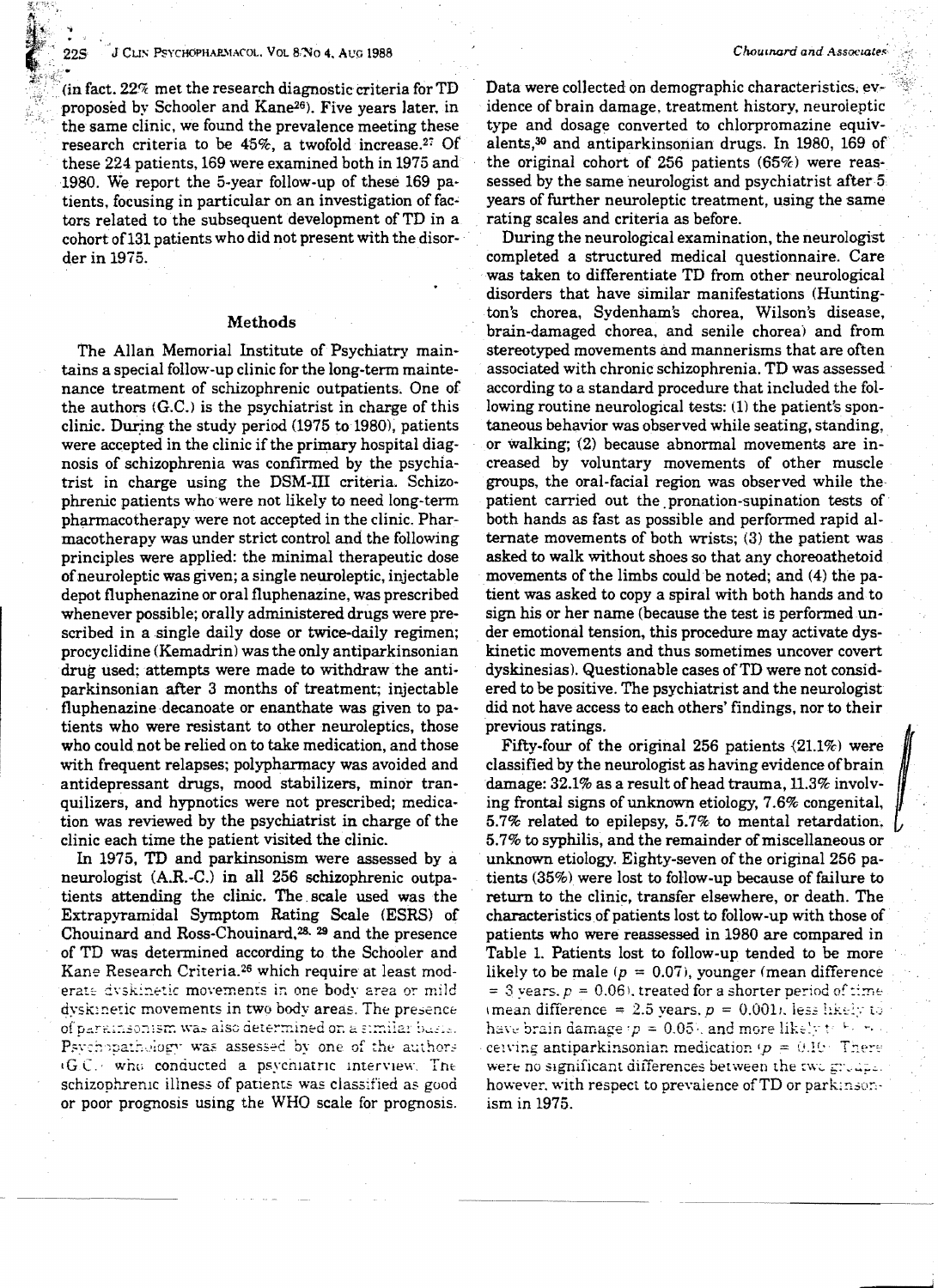TABLE 1. Patient characteristics (1975); differences between follow-up cohort of patients and those lost to follow-up

|                                                     | Follow-10<br>liburt.<br>$\sqrt{N} = 169.$ | Lost to.<br>Sillow-da<br>$N = 37$ | Statistical<br>stanticance.<br>ot difference.<br>$\mathcal{P}^{\star}$ |
|-----------------------------------------------------|-------------------------------------------|-----------------------------------|------------------------------------------------------------------------|
| Men vomen                                           | 83.86                                     | 34.33                             | $-2.07$                                                                |
| ' ∖∡e.                                              | $42.23 - 67.2$                            | $39 - 19 - 63 =$                  | 1.06                                                                   |
| Treatment duration vears)                           | $10.5 \cdot 0.1 - 22$                     | $3.0 + 0.1 - 21$                  | $-0.001$                                                               |
| Dosage (chlorpromazine equivalents)                 | $487:15 - 4000$                           | $506(0 - 5000)$                   | 0.82                                                                   |
| Brain damage                                        | 25%                                       | 14%                               | 0.05                                                                   |
| Neuroleptic type                                    |                                           |                                   |                                                                        |
| Oral only                                           | 61%                                       | 52%                               | 0.20                                                                   |
| Intramuscular only                                  | 18%                                       | 18%                               | 0.96                                                                   |
| Oral and intramuscular                              | 20%                                       | 24%                               | 0.48                                                                   |
| Antiparkinsonian medication                         | 55%                                       | 67%                               | 0.10                                                                   |
| Tardive dyskinesia (research criteria) <sup>c</sup> | 22%                                       | 24%                               | 0.89                                                                   |
| Parkinsonism <sup>d</sup>                           | 33%                                       | 44%                               | 0.13                                                                   |

<sup>a</sup>Chi-square test with Yates' correction for percentages, t-test for means (two-sided)

<sup>5</sup>Mean; numbers in parentheses, minimum-maximum.

<Schooler and Kane (1982)

<sup>4</sup>At least two items with scores  $\geq 2$  or one item with score  $\geq 3$ .

The characteristics of the cohort of 131 patients who did not present TD in 1975 and who were reassessed in 1980 are shown in Table 2. During this period the policy in the clinic was to switch patients from daily oral neuroleptics to long-acting intramuscular neuroleptics (mostly fluphenazine enanthate or decanoate) if feasible and desirable, and attempts were made to decrease neuroleptic dosage. Antiparkinsonian medication was prescribed only if necessary and not prophylactically. The principal changes in treatment may be summarized as follows: (1) there was a switch from oral to intramuscular medication in 45% of patients: (2) there was a reduction in neuroleptic dosage (chlorpromazine equivalents<sup>30</sup>) in 48% of patients; (3) there was an increase in antiparkinsonian dosage in 45% of patients.

## **Results**

## Prevalence of TD in all reassessed patients ( $N = 169$ )

The prevalence of TD and parkinsonism in the 169 patients assessed in both 1975 and 1980 is shown in Table

3. The prevalence of TD meeting the research diagnostic criteria increased from 22% to 44% ( $p < 0.001$ ), McNemar's test) and that of parkinsonism from 33% to 72% ( $p < 0.001$ , McNemar's test). There was no significant ( $p < 0.05$ ) difference between the sexes with respect to the prevalence of either TD or parkinsonism on either occasion. There was, however, a tendency ( $p < 0.10$ ,  $x^2 = 3.65$ ) for more parkinsonism in men than women in 1975 but not in 1980. The prevalence of definite cases of TD that did not meet the research diagnostic criteria (which require symptoms in two areas) increased from 31% to 58% in the same period.

## Development of TD in reassessed patients  $(N = 131)$

In the cohort of 131 patients who did not present with TD in 1975, 46 patients (35%) developed TD, while the prevalence of parkinsonism increased from 32% to 71%. Stepwise multiple logistic regression analysis<sup>31</sup> was used to predict the development of TD (coded 0,1) during the period 1975 to 1980. The exploratory variables included for selection were of two types: those thought to

| TABLE 2. Patient characteristics; conort of folloadents with no TD in 1970 |                            |       |                 |
|----------------------------------------------------------------------------|----------------------------|-------|-----------------|
|                                                                            | 1975                       |       | 1980            |
| Men/women                                                                  |                            | 61/70 |                 |
| Age                                                                        | $40(23 - 67)$ <sup>4</sup> |       | $45(27 - 72)$   |
| Duration of treatment (years)                                              | $9.5(0.1 - 22)$            |       | $14(4.4 - 26)$  |
| Dosage (mg/day chlorpromazine equivalents)                                 | $300(15 - 4000)$           |       | $338(6 - 4200)$ |
| Poor schizophrenic prognosis                                               |                            | 72%   |                 |
| Brain damage                                                               |                            | 24%   |                 |
| Neuroleptic type                                                           |                            |       |                 |
| Oral only                                                                  | 66%                        |       | 36%             |
| Intramuscular only                                                         | 18%                        |       | 60%             |
| Oral and intramuscular                                                     | 16%                        |       | 5%              |
| Antiparkinsonian medication                                                | 53%                        |       | 68%             |

'Median; numbers in parentheses, minimum-maximum.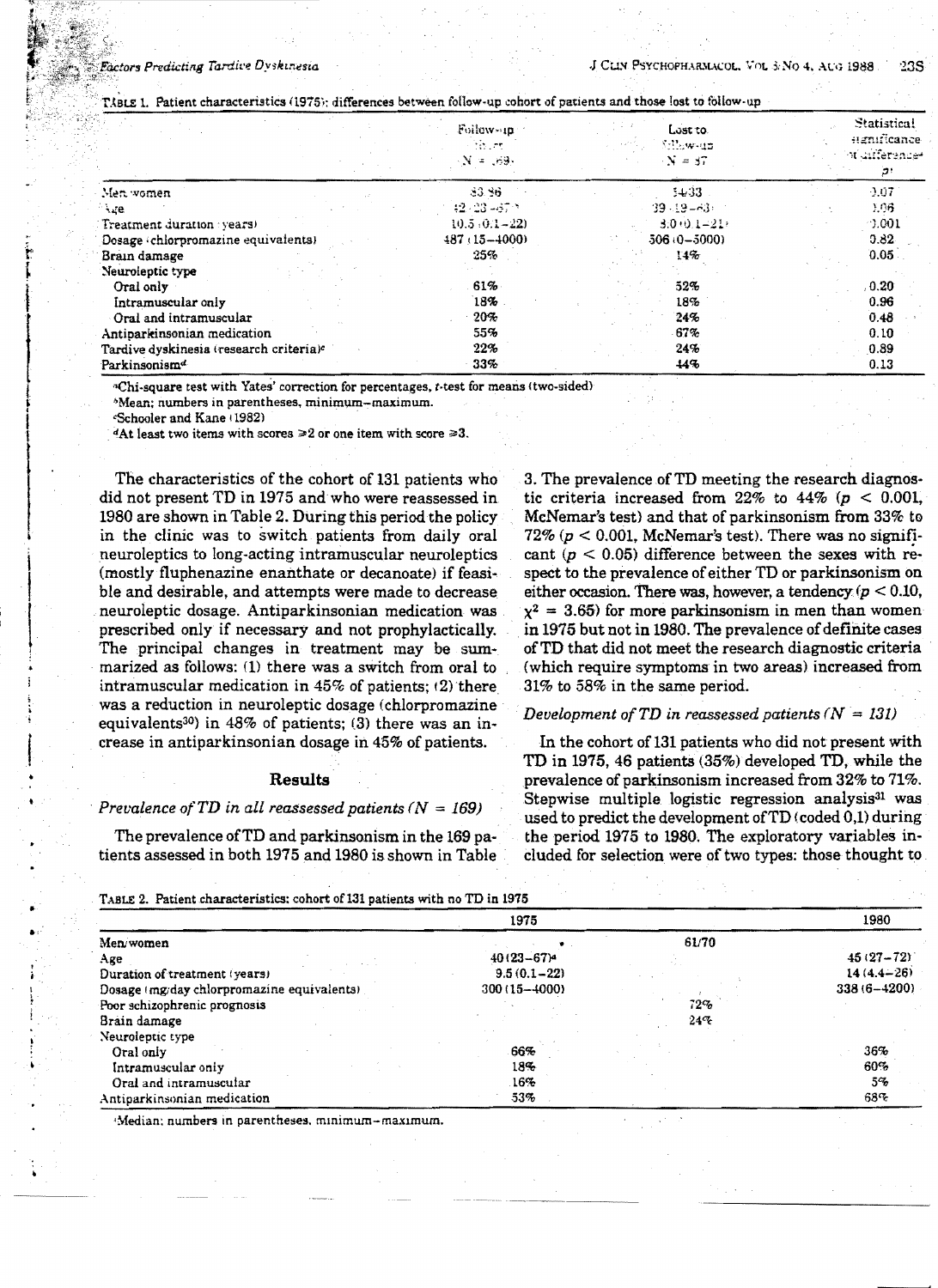TABLE 3. Prevalence of TD and parkinsonism in 1975 and 1980: cohort. of 169 patients assessed in 1975 and 1980

|                                                     | 1975 | 1980 |
|-----------------------------------------------------|------|------|
| Tardive dyskinesia (research criteria <sup>a)</sup> | 22°  | 44   |
| Men $(N = 83)$                                      | 27   | 43   |
| Women $(N = 86)$                                    | 19   | 45   |
| Parkinsonism                                        | 33   | 72   |
| Men $(N = 83)$                                      | 39   | 76   |
| Women $(N = 86)$                                    | 28   | 69   |

<sup>a</sup>Schooler and Kane (1982).<sup>26</sup>

<sup>6</sup>All values represent percentages.

**At least two items with scores**  $\geq 2$  **or one item with score**  $\geq 3$ **.** 

be of possible etiological significance in the development of TD, and those known or suspected to uncover covert TD. The etiological variables included were: sex, age, duration of neuroleptic treatment (dichotomized and coded as follows:  $0 = 5$  years,  $1 = \ge 5$  years), schizophrenic prognosis  $(0 = good, 1 = poor)$ , brain damage  $(0 = none, 1 = present)$ , and parkinsonism score (1975); the uncovering or confounding variables were: reduction in neuroleptic dosage, switch from daily oral to long-acting intramuscular neuroleptic (the uncovering mechanism may be through a decline in blood level at the end of the injection interval when all patients were assessed), and an increase in antiparkinsonian dosage.

The model building strategy used was to start with all main effects in the model and then carry out forward selection to add any significant second order product (i.e., interaction) terms.<sup>31</sup> Second order product terms were considered because we were unable to obtain a good fit with main effects only. An alpha level of 5% was used throughout. Because there were nine main effects and 36 second order interaction terms as candidates for selection, this analysis should be regarded as exploratory, particularly where variables of marginal statistical significance were selected.

The results of the stepwise logistic regression analvsis are shown in Table 4. Three main effects were significant at the  $5\%$  level: parkinsonism score (1975), poor schizophrenic prognosis, and treatment duration  $( \ge 5$ vears). Also, two variables were significant at the 10% level: a switch from oral to intramuscular medication and a neuroleptic dosage reduction. In addition to these main effects, two interaction terms were added to the model: (1) that between the medication switch and parkinsonism score with a negative coefficient ( $p = 0.008$ ), indicating that the risk of TD with both factors present is less than the sum of their separate risks and, more specifically, that the patients most at risk for developing TD were those with high parkinsonism scores in 1975 who remained on the same medication type (either oral only or intramuscular) in 1980; (2) that between an antiparkinsonian dosage increase and brain damage with a positive coefficient ( $p < 0.05$ ), indicating that braindamaged patients were more vulnerable to the effect of antiparkinsonian increase. The effects of age and sex were not significant  $(p > 0.10)$ , although it is worth noting that age and duration of treatment were correlated  $(r = 0.44, p < 0.001)$ . We examined the goodness of fit of this model by comparing the predicted cases  $(p > 0.5)$ with the true cases of TD: sensitivity (true positives) was 50%, which is fair, and specificity (true negatives) was 88%, which is good.

Because the 1975 parkinsonism score appeared to be the best predictor of subsequent TD development, we repeated the stepwise logistic regression analysis including the change in parkinsonism score (1975 to 1980) as an additional variable. The results of this analysis (Table 5) were that the new variable, change in parkinsonism score, became the best predictor of TD development ( $p = 0.001$ ), with 1975 parkinsonism score second. The new model increased the sensitivity of prediction to 54% while the specificity remained at 88%.

# Annual incidence rate of TD

The 5-year cumulative incidence rate of TD in the cohort of 131 patients who did not present TD at the 1975 assessment was 35% (46 of 131). This is equivalent to a

|  | TABLE 4. Variables related to development of TD (1975 to 1980); results of stepwise logistic regression analysis ( $N = 131$ ) |  |  |
|--|--------------------------------------------------------------------------------------------------------------------------------|--|--|
|  |                                                                                                                                |  |  |

| Variable                                                  | Coefficient | SE    |                   |           |
|-----------------------------------------------------------|-------------|-------|-------------------|-----------|
| Parkinsonism score (1975)                                 | 0.13        | 0.06  | 4.68              | 0.03      |
| Poor schizophrenic prognosis                              | 1.09        | 0.53  | 4.31              | 0.04      |
| Treatment duration                                        | 1.42        | 0.73  | 3.75              | 0.05      |
| Oral to intramuscular switch                              | 1.12        | 0.61  | 3.37              | 0.07      |
| Neuroleptic dosage reduction                              | $-0.89$     | 0.45  | 3.18              | $-0.07$ . |
| Age                                                       | 0.03        | 0.02  | 1.33 <sub>°</sub> | 0.25      |
| Antibarkinsonian dosart increase                          | $-0.57$     | 0.54  | 1.11              | 0.29      |
| Sex.                                                      | 10.15       | 0.46  | 0.11              | $0.74 -$  |
| Brain damage                                              | $-0.01$     | 0.66. | 0.00              | - 0.9+    |
| Oral to intramuscular switch $\times$ parkinsonism score. | $-0.23-$    | 6.09  | 7.08              | 0.006     |
| Antiparkinsonian increase v brain damage                  | 2.20        | 1.04  | 4.51              | 0.03      |

"Negative coefficient indicates that effect of presence of both risk factors is less than sum of each main effect tlack of additivity.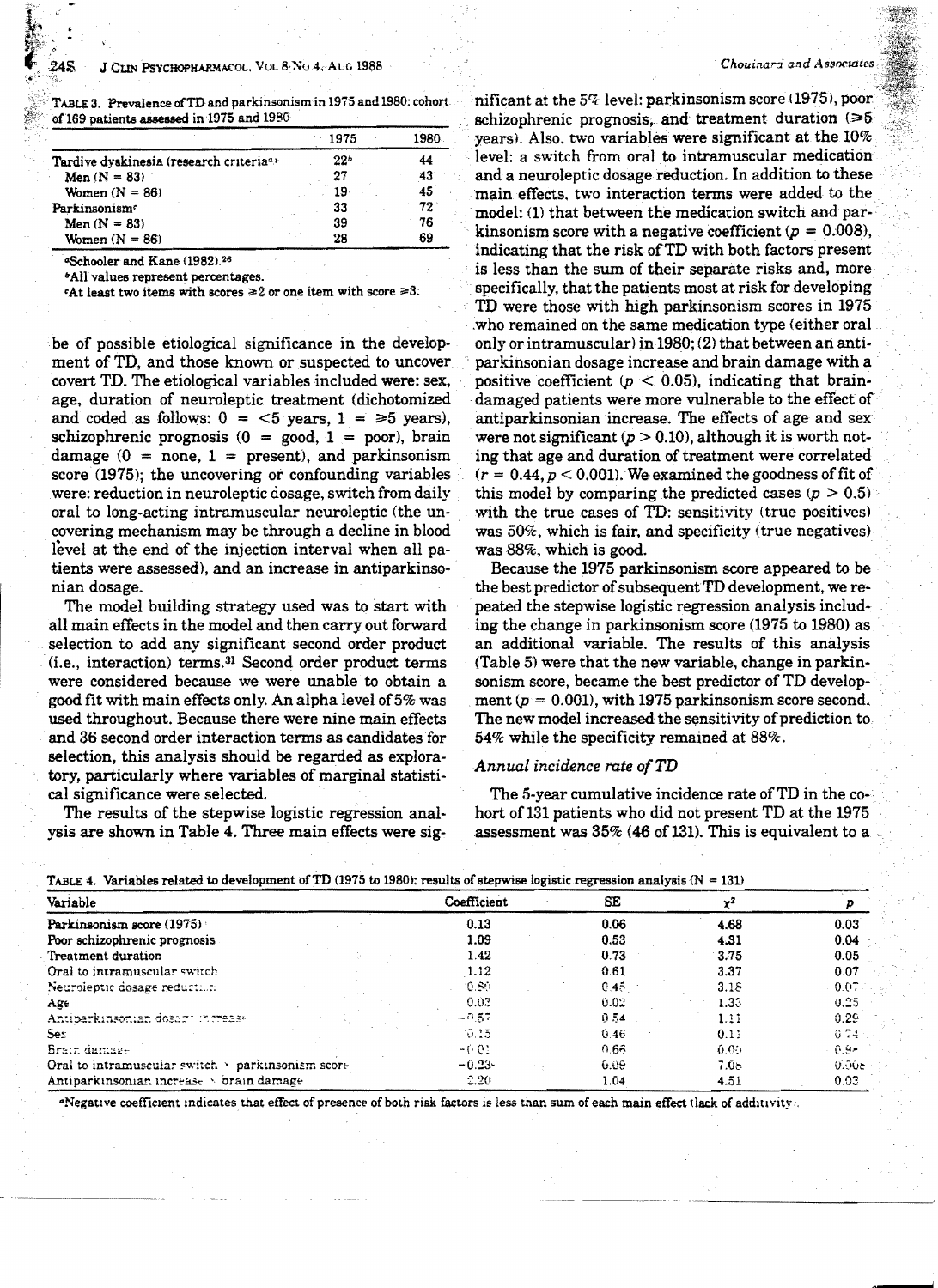#### ors Predicting Tardive Dyskinesia

|  |  |  |  | TABLE 5. Alternative model including change in parkinsonism score (1975 to 1980) as predictor of TD development (1975 to 1980) |  |
|--|--|--|--|--------------------------------------------------------------------------------------------------------------------------------|--|
|  |  |  |  |                                                                                                                                |  |

| Väriable                                              | Coefficient          | <b>SE</b> | $\mathbf{v}^2$ |         |
|-------------------------------------------------------|----------------------|-----------|----------------|---------|
| increase in parkinsonism score                        | 4.TL                 | $-22$     | 10.59          | 1901    |
| Parkinsonism score 1975)                              | 9.29                 | -1.09     | 9.58           | 0.002   |
| Orai to intramuscular switch                          | . 2                  | . 37      | - 5.56         | 202     |
| Sex temale                                            | 1.63                 | 0.73      | 4.98           | 0.03    |
| Treatment duration                                    | ್ಲಿಕಿಕ               | ੀ ਤੀ-     | 4.20           | $-0.04$ |
| Dosage reduction                                      | 0.96                 | 0.49      | 3.93           | 0.05    |
| Poor schizophrenic prognosis                          | $1.04 -$             | 0.57      | 3.39           | 0.07    |
| Antiparkinsonian dosage increase                      | $-0.65$              | 0.57      | $-1.31$        | 0.25    |
| Age                                                   | 0.01                 | 0.03      | 0.25           | 0.62    |
| Brain damage                                          | 0.20                 | 0.70      | 0.08           | 0.78    |
| Medication switch $\times$ parkinsonism (1975)        | $-0.40$ <sup>a</sup> | 0.13      | 10.06          | 0.002   |
| $Sex \times increase$ in parkinsonism                 | $-0.34$ <sup>a</sup> | 0.11      | 8.65           | 0.003   |
| Parkinsonism $(1975) \times$ increase in parkinsonism | $-0.024$             | 0.01      | 7.05           | 0.008   |
| Antiparkinsonian increase $\times$ brain damage       | 2.55                 | 1.18      | 4.70           | 0.03    |

"Negative coefficient indicates that effect of presence of both risk factors is less than sum of each main effect (lack of additivity).

mean annual incidence rate of 8.4%.<sup>31</sup> However, this does not consider remissions (or misclassifications) among patients who presented TD in 1975 but not in 1980, of which there were 9 of 38 cases, which represents a 5-year cumulative remission rate of 24% or a mean annual remission rate of 5.5%. Thus the mean annual incidence rate of TD corrected for remissions was 2.9%.

#### **Discussion**

There have been few prospective longitudinal studies of TD. One such is being carried out by Kane and associates<sup>19. 22</sup> in New York. However, Kane's study population differs from ours in that it is more heterogeneous and includes other diagnostic groups than schizophrenia, such as affective and schizoaffective disorder. Another difference is that in our study the neuroleptic treatment was standardized as far as possible. Nevertheless, it is interesting to note that the cumulative incidence of TD in the study by Kane and associates<sup>22</sup> was 12% after 4 years and 40% after 8 years of neuroleptic exposure, which is similar to our own finding of an annual incidence rate (corrected for remissions) of 3%. Barnes and associates,<sup>7</sup> in a 3-year follow-up study in the United Kingdom, reassessed 99 of 182 patients and found 22 new cases and 14 remissions; age and akathisia emerged as significant predictors of TD development.

The present study suggests that three etiological factors may be important in the development of TD. Parkinsonism appeared to be a precursor of TD development, and there was evidence that an increase in parkinsonism was associated with TD development. Whereas in 1975 we observed an inverse relationship between parkinsonism and TD, by 1980 both disorders were often present simultaneously. TD increased from 0% to 33% while the increase in parkinsonism was evi-

dent both on the neurologist's evaluation (an increase in prevalence from 32% to 71%) and the treating psychiatrist's prescription of antiparkinsonian medication (an increase in dosage in 45% of patients). During this interval the patients had both grown older and been exposed to more neuroleptic treatment, so that a more advanced stage of extrapyramidal movement disorder had probably been reached. One contribution to the increase in both disorders may have been the decrease in dopamine synthesis with aging. Kane and colleagues<sup>22</sup> examined a subgroup of 52 patients who were identified as having significant parkinsonism and found that TD was significantly more prevalent in this subgroup than in the rest of the patients examined.

The second risk factor for TD was poor schizophrenic prognosis, which tends to confirm our earlier finding<sup>18</sup> of an association between poor therapeutic response to neuroleptics and TD. It is likely that poor prognosis schizophrenics, who have also a greater schizophrenic deficit, are more likely to have greater structural brain damage, thus explaining their increased risk.

Duration of neuroleptic treatment also appeared to be a risk factor, with more than 5 years of exposure being a critical period. Another study also found a relation between years of exposure (more than 6 years) and prevalence of TD.<sup>15</sup> The correlation between treatment duration and age in the present population could explain why we failed to find age an important predictor here although it had been in our 1975 prevalence survey.<sup>18</sup> Another factor to be considered is that these patients may constitute a subgroup inasmuch as they were those patients in the clinic who did not present with  $TD$  in 1975, despite presence of risk factors in some cases.

The great majority of patients in the present study had been treated with fluphenazine (orally or injectable decanoate). Thus, we could not assess the role of fluphenazine treatment. In our first study,<sup>18</sup> we found